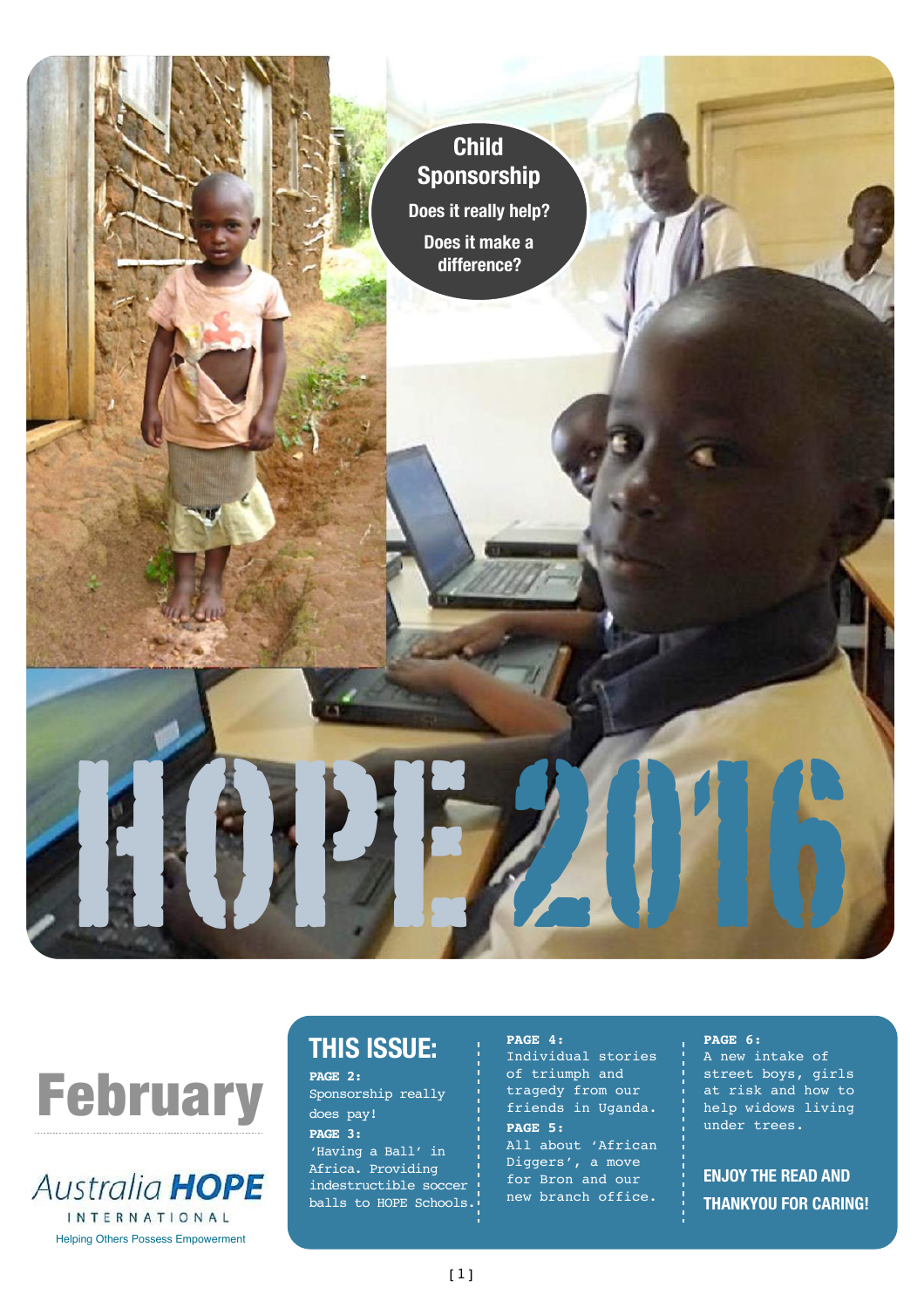







#### SPONSORSHIP Hope bursts in when a child, **PAYS!!! school class or a widow is sponsored by a special friend in a western nation far away.**

I wish you could be with us as our teams visit a grass hut in a remote village, or a tarp and mud walled hut in a refugee camp, or the slum dwellings of suburban Kampala. Our approaching such homes is always accompanied with a gracious welcome, a glass of boiled water and a slatted chair with clean doilies to rest our heads.

And most times, the sponsored child shrouded in the cleanest brightest clothes excitedly waits nearby on the path to their house to let everyone know the visitors from afar have arrived!

It is rare to find a more precious relationship in life, than that of sponsor and child.

We have witnessed children thrown out with garbage, sent to the streets, sold into sex slavery, trying to fend for themselves, caring for younger siblings, living in fear, disease and malnutrition, fleeing wars, and then suddenly faced with that golden opportunity that only sponsorship brings.

Child sponsorship is \$45 per month. 5% is used to cover our administration costs, the rest is transferred monthly to faithful partners in Africa who firstly make sure the emergency basic needs of the child are met. Then the larger portion of the money is used to help fund the HOPE School Project the child attends. This benefit overflows to many other needy children who also attend the school but are not sponsored.

As an organisation that ensures we get 95% of sponsorship funds to the people who need it most, we work tirelessly with our amazing partners in the field in Africa to account for every dollar given by generous Australians. We complete compliance checks and audits every year as a fully accredited member of ACFID (Australian Council for International Development) to show any enquirer that we operate with integrity, efficiency and transparency.

Currently HOPE School Class sponsorships are needed urgently so we can honour our many African teachers with well deserved pay rises. When a class is sponsored, it empowers us to provide teachers salaries and as further sponsorships are offered, we can provide books, sporting gear, furniture and desks for the rooms.

Full class sponsorship is \$150 per month, but sponsors can pay any amount to contribute to the school class.

Want to start sponsoring a child, class or widow? You can offer a brighter future to someone needing hope. Enquire today, and we can start you on one of life's most rewarding journeys!







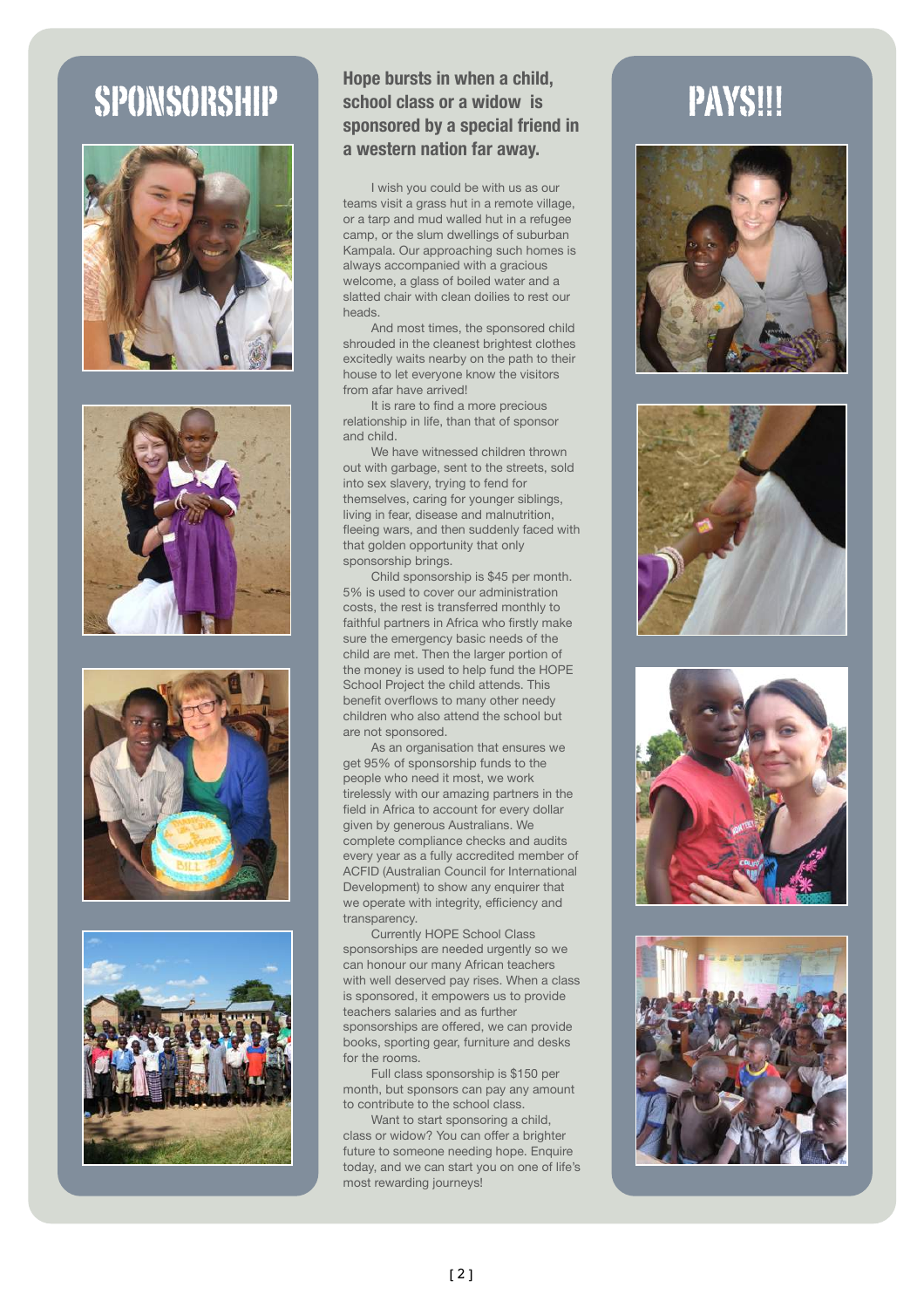# HAVING A BALL IN AFRICA!

## **Soccer** Therapy…

Every African child wants to go to school and play football (soccer).



#### **It has been said…**

That the third most urgent and beneficial need the West can give to children in developing nations is… SOCCER BALLS! And we have seen the uncontained joy as students receive a gift of even one soccer ball to their school or class. Traditionally, a ball only lasts about 1 week in the harsh African conditions. UNTIL NOW!

#### **Many thanks to the 'ONE WORLD FUTBOL PROJECT' for producing a virtually indestructible soccer ball**

**In 5 minutes** after Norma presented the Head teacher at Nakivale HOPE School with several first delivery soccer balls, there was serious sport happening! Soccer, netball, volleyball, catch and, well, it looked like brandy!

And I have to say, the most enthusiastic player award has to go to Ps Willy Tumwine who showed us all he is still a boy at heart!

Each ball costs AHI around \$33 and so we needed to fundraise to pay for the first batch, and further orders so many more HOPE Schools can enjoy sport uninterrupted by deflating, punctured and worn out balls.

Following our volunteer Elaine's Lets Act Crowd Fundraiser for planting trees, Norma Osborne decided to try this program (run by Bendigo Bank) to raise money to buy more soccer balls. After a few weeks of launching the 'Let's Have a Ball' Project on the Let's Act website, our goal of \$1,000 was quickly raised, and we are now heading for another \$1,000 to expand our giving to eager African soccer and netball stars.

When we watched 700 children playing games, which they organised themselves with the soccer balls, we saw teamanship, exercise, leadership and discipline all demonstrated before us.

Big thanks to all who supported this great project that brings so much joy to the kids.









**[with their first One World Soccer](https://letsact.com.au/projects/lets-have-a-ball/#updates)  Balls. Click Here.**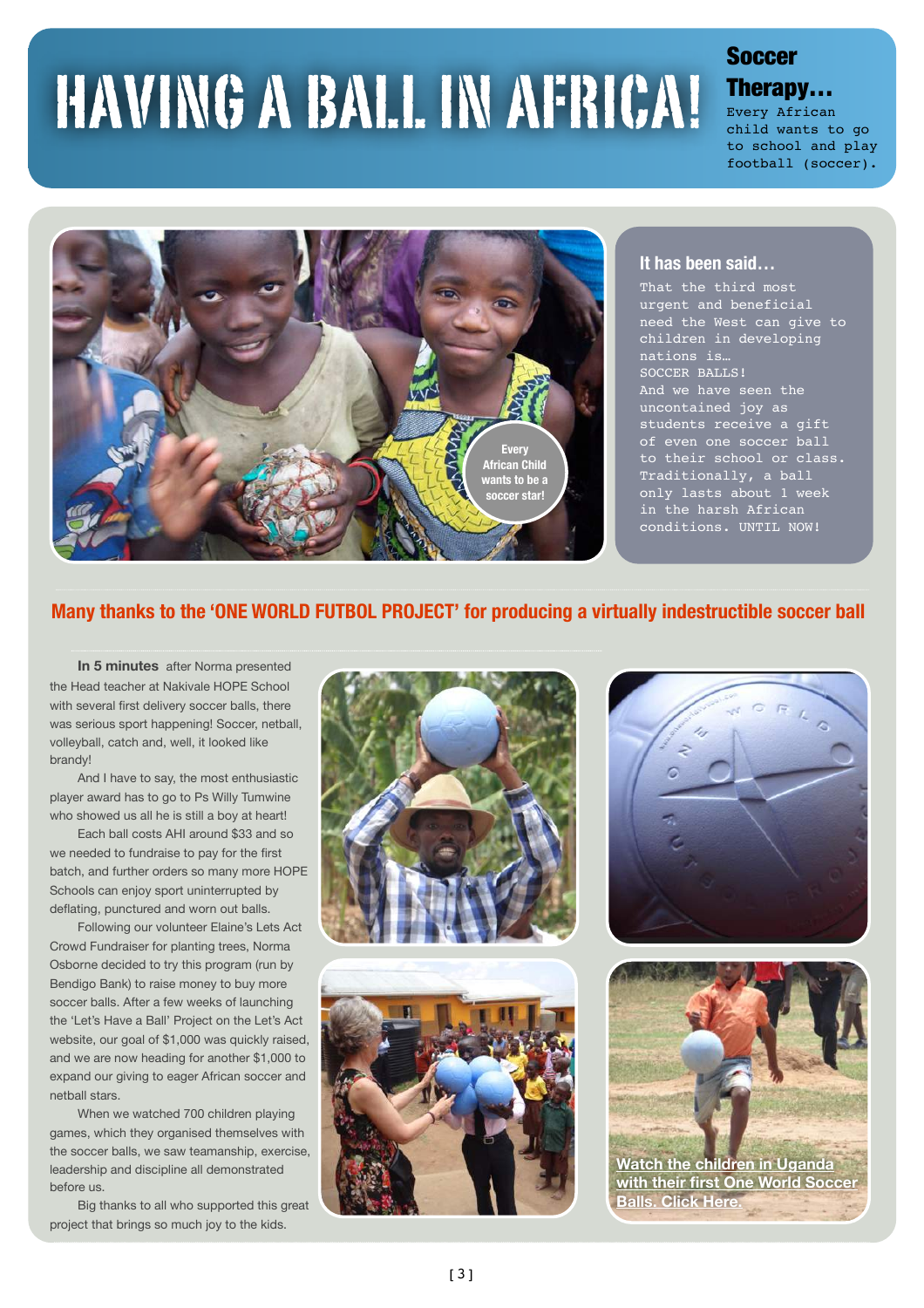

#### **Sponsorship saved Ritah**

From a small girl who almost perished through starvation and crippling poverty to an amazing young woman now studying in the US to be a doctor. The faithful long term sponsorship of Nick and Sue have made this all possible.

Click on this link (or copy and paste) and see her journey and the beautiful power of child education sponsorship.

<https://youtu.be/BRcoVEhJpyw>- "I Can Be"

#### **Did You Know**

AHI needs to give African teachers a pay rise, provide books, sports equipment and desks, none of which will happen without HOPE School Class Sponsors. Many classes have one sponsor, but the amounts are often not enough to pay a full salary.

We can honour these professional and dedicated teachers' great input into our student's lives, often in very harsh conditions. Class sponsors will hear from the teacher and some children twice each year with an annual update photo. \$200 per month covers a full teachers salary, but any regular amount will help so much. Please consider.

#### **Tragedy & Triumph**

Our African journey brings many unexpected life experiences. On Right is Godissa receiving her gleaming first ever wheelchair. So grateful and overjoyed, she travelled to Rwanda to share her good news with all her relatives. Tragically Godissa was killed in an accident on the way home.

Later our partner Kaazi/CVM, found a boy who spent his whole life paralysed and in the dirt. It was agreed by all that Godissa's wheelchair be given to Brian, on right, and an excited village shared his joy at being given his first ever wheels.

This is Africa: a continent of tragedy and triumph, and we have learned sometimes you have to accept both and move on.

We often think of Milly, whose sudden death motivated us to rescue and educate thousands of needy children. Somehow the blend of tragedy and triumph can work together for good, especially in Africa.



#### **One Brave Girl!**

Pictured above right is Jackie who was found by CVM partner Kaazi. While carrying many litres of boiling milk on her head, she tripped and was doused with the scorching liquid. Left with no money for treatment, just lying on her mat in her family hut, we sent her for several treatments, and slowly she is recovering. She needs more surgery as her arm and torso flesh have joined, and she needs to gain movement back in her arm. Any support to help fund this brave young woman with medical care would be a blessing. We wish Jackie a full and infection free recovery!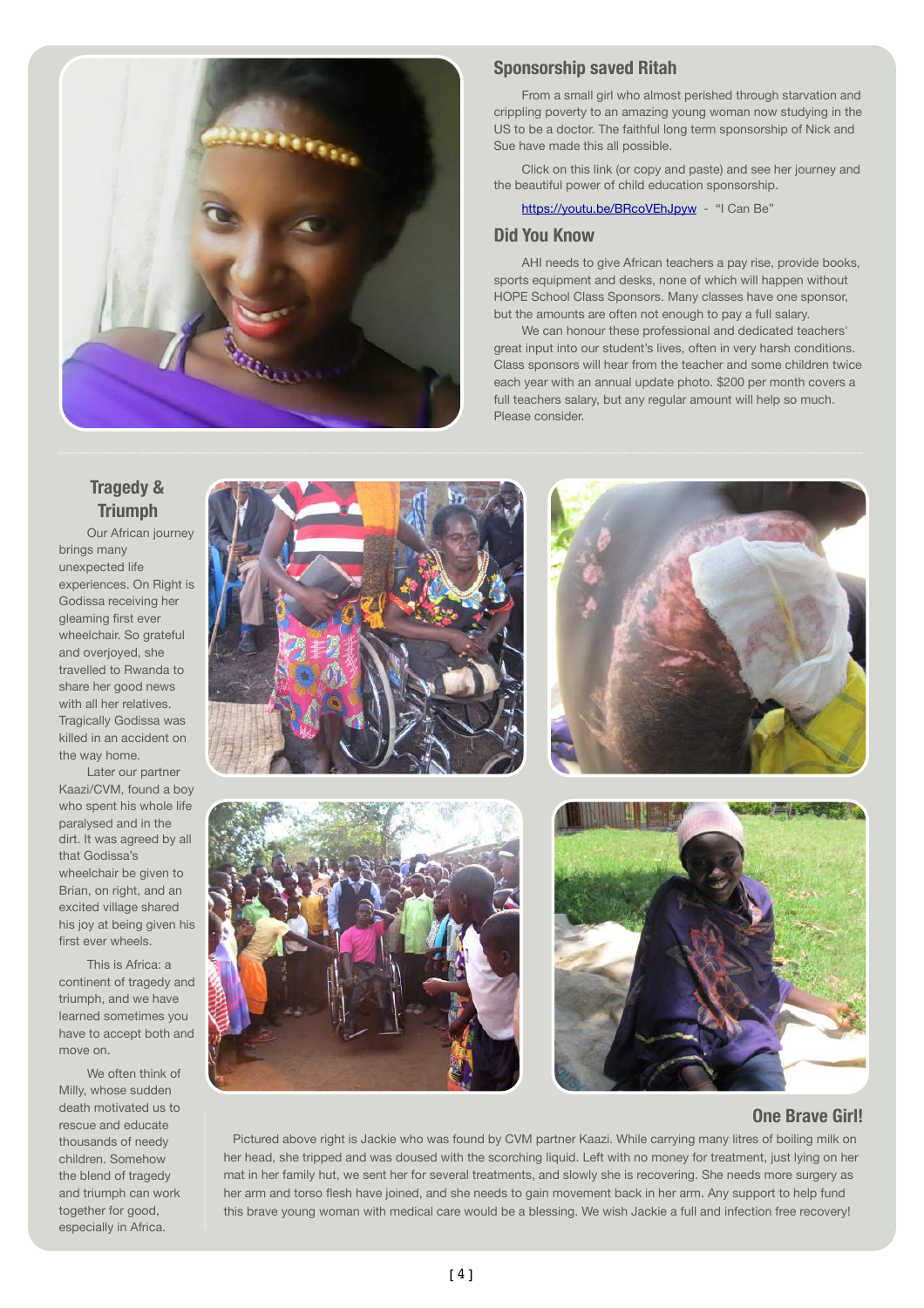#### **African Diggers**

We've all heard of 'Ozzie Diggers' but HOPE supports hundreds of African Diggers! These are the poorest of the poor, landless widows, orphans and homeless families.

As we wait for funds to plant more forest, the land in waiting does not lie unused. On our 150 acres at Kamwenge in Western Uganda, up to 120 people dig and grow not just enough food to survive, but often there is a surplus which is sold to local marketeers for a little profit.

On the 40 acres near Mbarara, Uganda, there have been up to 40 diggers. The small girl pictured right is one who is planting seeds on this land. We have just planted out 25 acres of this land to forest for future sustainability of our schools from the sale of timber, but there is around 10 acres that can not be planted as it lies under the main power lines to Rwanda, and trees can not be planted there. So, the diggers will have ground for planting and growing food for some time to come.

It is a big challenge to make money from farming in Africa, but we are thrilled that our partners have opened up our land parcels for people crippled by poverty, to dig for their own food, and even make a small livelihood.





#### **Bron Farewells Uganda**

After five years of faithful service Bron Lang is coming home! She has served as the AHI volunteer Public Liaison Officer and more recently working with HOPE Missions, working in particular with the new intake of street boys in Mbarara where she has been based.

Bron has worked in almost all HOPE Projects during her years in Uganda, and has gained a broad knowledge of most aspects of the work we do with partners. We will especially miss her supportive and pleasant role with our many HOPE Teams over the years. She has travelled right through Uganda in her work with us as well as DR Congo, namely Goma and Bunia, as well as visiting Rwanda and Tanzania.

We will greatly miss Bron just being there and being available for whatever was needed over the years. Her return to Australia will be a big adjustment, as it was when she first went to Uganda, and we trust her transition back home will be a positive new adventure for her.

Thankyou Bron for your courageous and unselfish commitment to the poor and needy in East Africa. You will be seriously missed by many hundreds who have grown to love and appreciate you so much.

## **AHI opens a Branch Office in Uganda**

We are thrilled to welcome Liz Buyinza to the position of AHI - Uganda Branch Manager. Liz will coordinate administration of various aspects of our work with partners in Africa. Many thanks to our longest established partner, COME Uganda who have provided an office for AHI to be based.

As HOPE has grown and is soon to be harvesting timber from our first forest plantations, we have a need to deposit and manage funds entirely in Uganda. Funds raised from our sustainable projects, or possible future land sales, need to be managed securely in Africa, and then be dispersed to our partner development projects while being fully accountable to our Australian office.

Bill and Norma have known Liz for many years and look forward to working with her more closely in her new important role as we pioneer this new branch of AHI together. Our African board is made up of the key directors of some of our African partners and we all look forward to working together in maintaining the high standards of administration and efficient use of funds received from generous Australians.